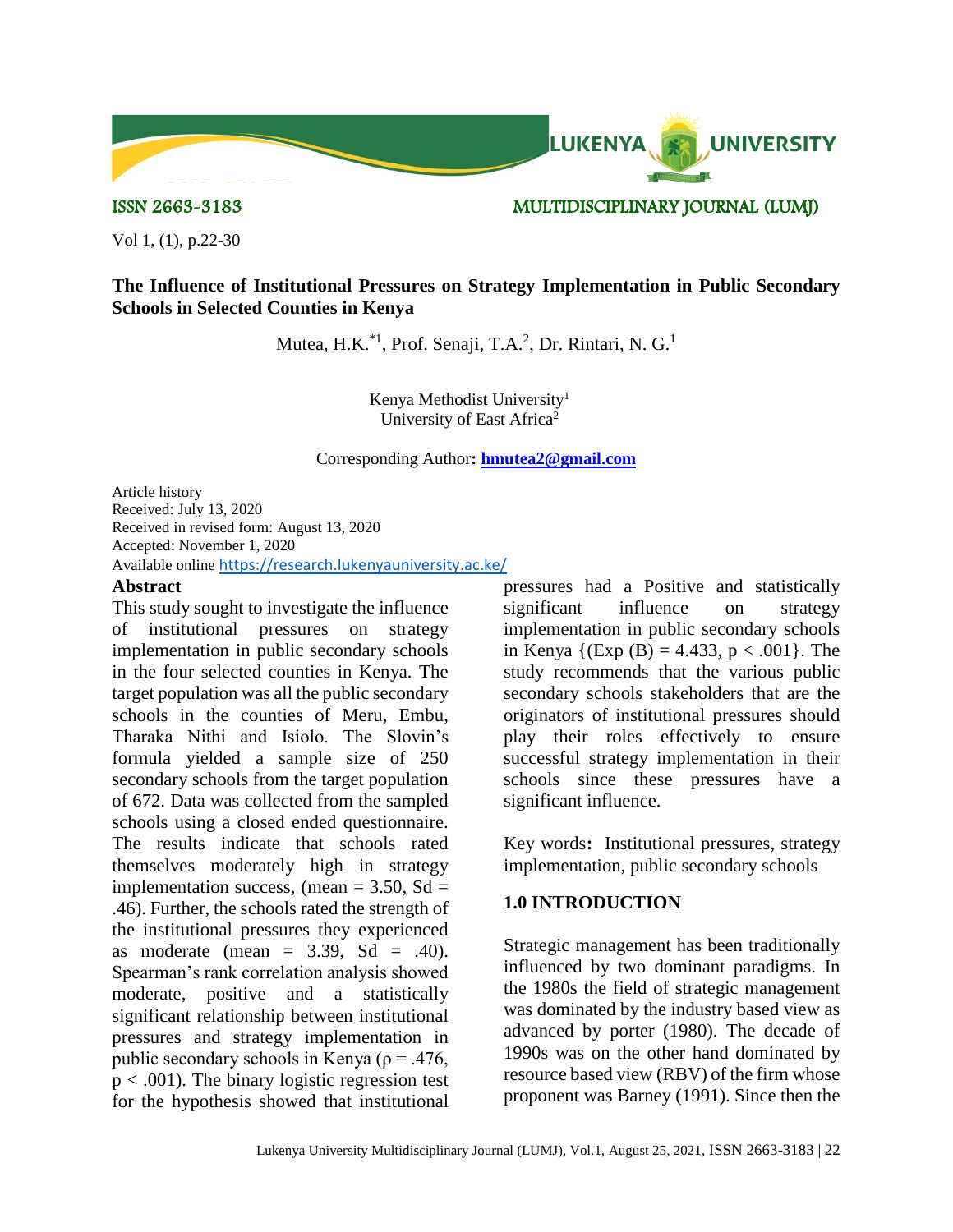two schools of thought have oscillated like a pendulum in trying to explain the fundamentals of strategy (Hoskisson et al., 1999). Recently a third paradigm that complements the two traditional paradigms has emerged; the institutional- based view (Peng et al., 2009).

This paradigm has its origins from both institutional economics (North, 1990, Williamson, 1985) and sociologicalinstitutional theory (DiMaggio & Powell, 1993, Scott, 1995). This theory brings in the role of institutions in explaining why organizations have differing competitive advantages (Garrido et al., 2014).

According to Obeidat et al. (2017) strategy is implementation can be described as the action stage of strategic management process where the laid down plans are translated into actions geared towards the attainment of the organisation's goals and objectives. However, available literature indicates that globally many strategies fail at the implementation stage. For example, Gebczynska (2016) reported that strategy implementation phase is the most challenging phase of strategic management process among the Polish firms while a survey of organizations in China showed that 83% of organizations fail in implementing their strategies (Sial et al., 2013). Failure in strategy implementation has numerous undesirable effects on the organisation. Strategy formulation consumes organizational resources including the time spent in meetings and therefore failure to implement it successfully would translate into the loss of these resources. On the other hand such failures would cause negative psychological effects on subsequent efforts to implement other organizational changes (Sial et al., 2013).

Based on the foregoing, it is pertinent that factors influencing strategy implementation in various sectors are investigated and especially those factors that have not attracted sufficient empirical studies. This study sought to investigate the influence of institutional pressures on strategy implementation in public secondary schools in Kenya.

## **2.0 THEORY, OBJECTIVE AND HYPOTHESIS 2.1 Institutional theory**

Institutional theory has its origins from both institutional economics (North, 1990, Williamson, 1985) and sociologicalinstitutional theory (DiMaggio & Powell, 1993, Scott, 1995). According to Scott (2003) institutions are the forces that act on individuals and organizations such that they apply social pressures and restrictions on them. They determine what is acceptable or not.

Institutional theory seeks to comprehend organizations and management practices as a function of social and institutional pressures rather than economic and market pressures. These institutional forces that shape the behavior of organizations were grouped by Scott as cited by Calvalho et al. (2017) into three categories namely the regulative, normative and cognitive pressures.

The regulative pressures deal with both formal and informal pressures exerted on organizations by the government agencies and other organizations that have formal control or influence over the organization (Sutton et al., 2015). A critical characteristic of regulative pressure is their coercive enforcement mechanism (Peton & Peze, 2014).

Secondly the normative pressures represent the informal and uncodified rules and norms.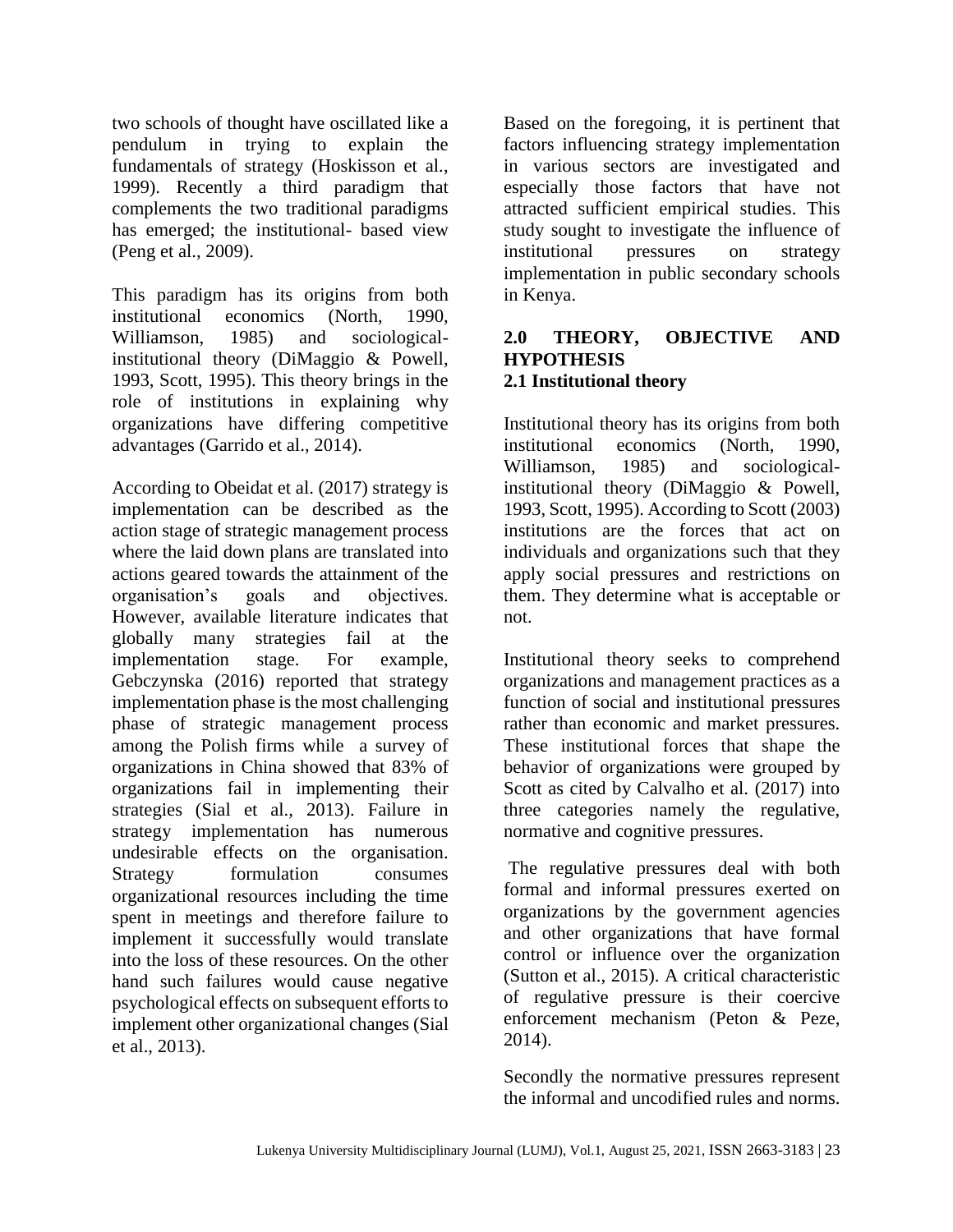That is how things need to be done around the organization in line with the values held by both the individuals and the organization that influence the behavior of the individual and the organization (Yousafzai et al., 2015). It consists of social guidelines limiting behavior that lack a coercive enforcement mechanism. In other words normative pillar concerns itself with social patterns regulating the behavior such as values and norms Sutton et al. (2015)

Finally, the cognitive pillar consists of knowledge and skills, and taken for granted beliefs. The cognitive pressures are a function of levels of education, skills, training and access to support services (Yousafzai et al., 2015).

## **2.2 Objective of the study**

The objective of the study was to assess the influence of institutional pressures on strategy implementation in public secondary schools in Kenya.

## **2.3 Hypothesis of the study**

H0: Institutional pressures have no statistically significant influence on strategy implementation in public secondary schools in Kenya.

## **3.0 METHODOLOGY 3.1 Research Design**

This study employed descriptive survey research design. This design was found to be the most appropriate for this study for two reasons: First, descriptive research design lends itself for collecting large amounts of research data from a representative sample of a target population using questionnaires (Lavrakas, 2008). Secondly the design is appropriate for collecting data without manipulation of the variables and reporting the issues as they are (Fraenkel and Wallen 2009).

## **3.2 Target Population**

The target population was all the six hundred and seventy-two public secondary schools in the selected counties. The distribution of the schools by county was shown in the Table 1.

| Table 1: Study Population |  |
|---------------------------|--|
|---------------------------|--|

| County        | <b>Number of schools</b> |
|---------------|--------------------------|
| Meru          | 354                      |
| Embu          | 166                      |
| Tharaka Nithi | 135                      |
| Isiolo        | 17                       |
| <b>Total</b>  | 672                      |

Source: Ministry of Education Science and Technology (2014).

The respondents were the principals of the said secondary schools because they are the accounting officers of their respective institutions and therefore responsible for strategy implementation in the school.

## **3.3 Sample and Sampling Procedure**

The sample size for this study was determined using the Slovin's formula that states as:

$$
n = \frac{N}{1 + N e^2}
$$
 (1)

Where  $n =$  Sample size

 $N =$  target population  $e =$  margin of error

Hence

$$
n = \frac{672}{1 + 672(0.05)^2} \approx 250
$$

Each county contributed to the sample in the ratio of its population as shown Table 2:

| Table 2: Sample size |  |  |  |  |
|----------------------|--|--|--|--|
|----------------------|--|--|--|--|

| County | <b>Ratio</b>                 | <b>Sample</b><br>size |
|--------|------------------------------|-----------------------|
| Meru   | 354<br>$\frac{354}{1}$ X 250 | 132                   |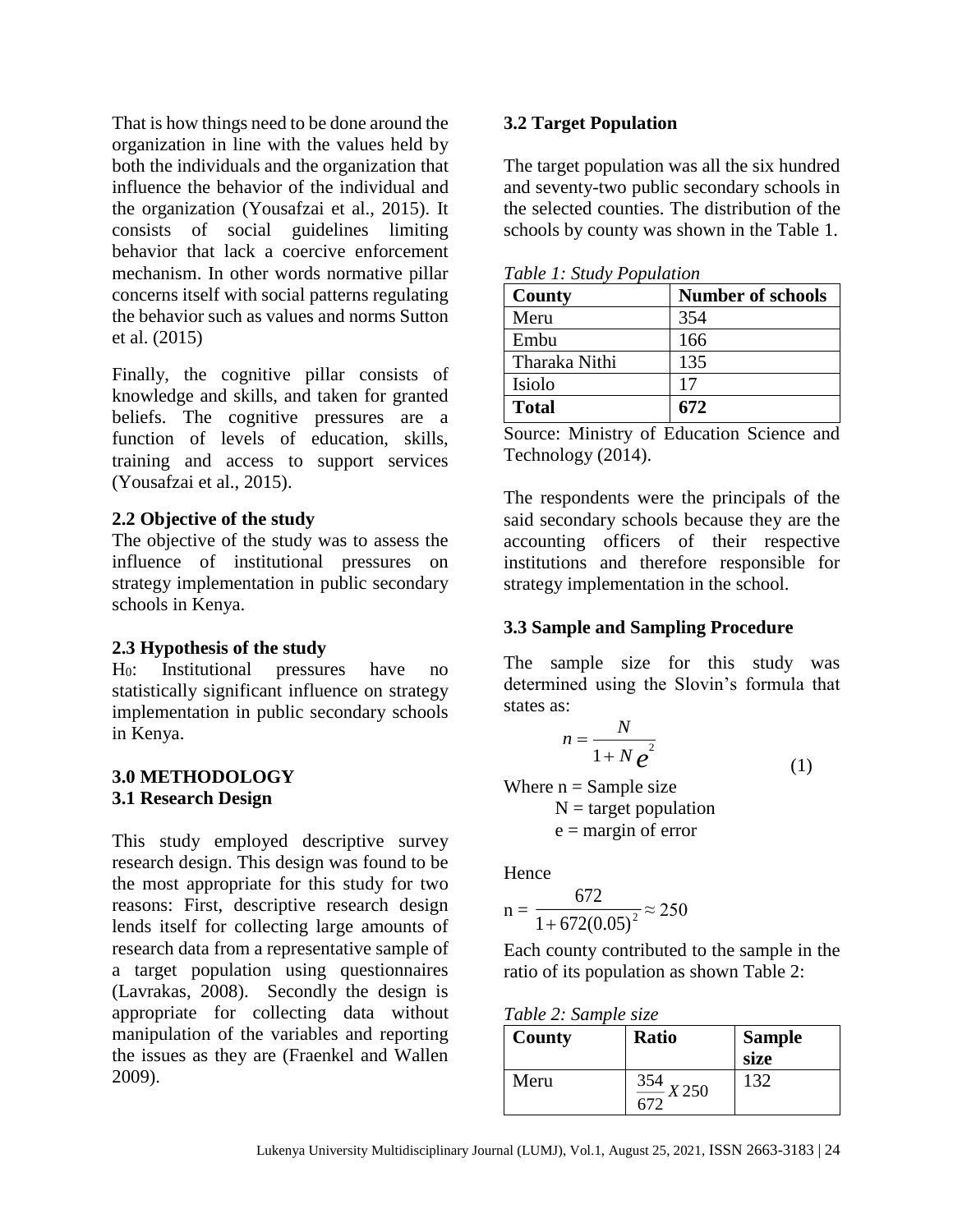| Embu               | $\frac{166}{1}$ X 250<br>672 | 62  |
|--------------------|------------------------------|-----|
| Tharaka Nithi      | $\frac{135}{1}$ X 250<br>672 | 50  |
| Isiolo             | $\frac{17}{1}$ X 250<br>672  | 6   |
| <b>Study</b>       |                              | 250 |
| <b>Sample Size</b> |                              |     |

Source: Author

The simple random sampling technique was applied to obtain the respondents from each of the counties. This ensured that within the county all schools had equal chance of inclusion in the study sample.

# **3.4 Data Collection Instrument**

This study used a self- administered questionnaire as the data collection instrument. This enabled the researcher to collect data from a large sample and realize a high response rate because the respondents could fill the questionnaire at their own free time. The questionnaire consisted of closed ended items on a five-point Likert Scale. The level of agreement with each of the statement was scored as follows 5=Strongly Agree,  $4=$ Agree,  $3=$  neither agree nor disagree,  $2=$ Disagree and 1=Strongly Disagree.

## **3.5 Data Collection Procedure**

The study exclusively used primary data collected from the respondents. The primary data was collected using a self-administered questionnaire. The questionnaires were hand delivered to the sampled respondents who were allowed time to respond to the items in the questionnaire after which they were collected for analysis.

## **3.6 Data Analysis**

The Study used Statistical Package for Social Sciences (SPSS) for windows software for analysis. The analysis was done in two stages where the first stage dealt with descriptive statistics and the second stage involved the inferential statistical analysis. Descriptive statistics involved frequencies, percentages, means and standard deviations. On the other hand inferential statistics involved Spearman's rank correlation and binary logistic analysis.

# **3.5 Model Specification**

Binary logistic regression was used to determine the influence of institutional pressures on strategy implementation.

To achieve this data was coded as:

$$
X = \begin{cases} 1 \text{ for } \overline{X} \ge 3.5 \\ \text{0} \text{ otherwise} \end{cases} \text{ and }
$$

$$
Y = \begin{cases} 1 \text{ for } \overline{Y} \ge 3.5 \\ \text{0} \text{ otherwise} \end{cases}
$$

The logit model took the form:

$$
Logit Y = ln(\frac{P}{1 - P}) = Z
$$
 (3)

Where

 $Y =$  strategy implementation

 $X =$  Institutional pressures

 $β<sub>0</sub>$  = the constant term

 $β<sub>1</sub>$  = the coefficients of X.

 $e =$  the error term

 $Z = \beta_0 + \beta_1 X + e$ 

# **4.0 RESULTS 4.1 Reliability of the instrument**

The reliability of the data collection instrument was assessed using Cronbach's Alpha statistics as presented in Table 3.

|  |  | Table 3: Reliability of instruments |
|--|--|-------------------------------------|
|--|--|-------------------------------------|

| <b>Variable</b> | Cronbach's   No. of |              |
|-----------------|---------------------|--------------|
|                 | <b>Alpha</b>        | <b>Items</b> |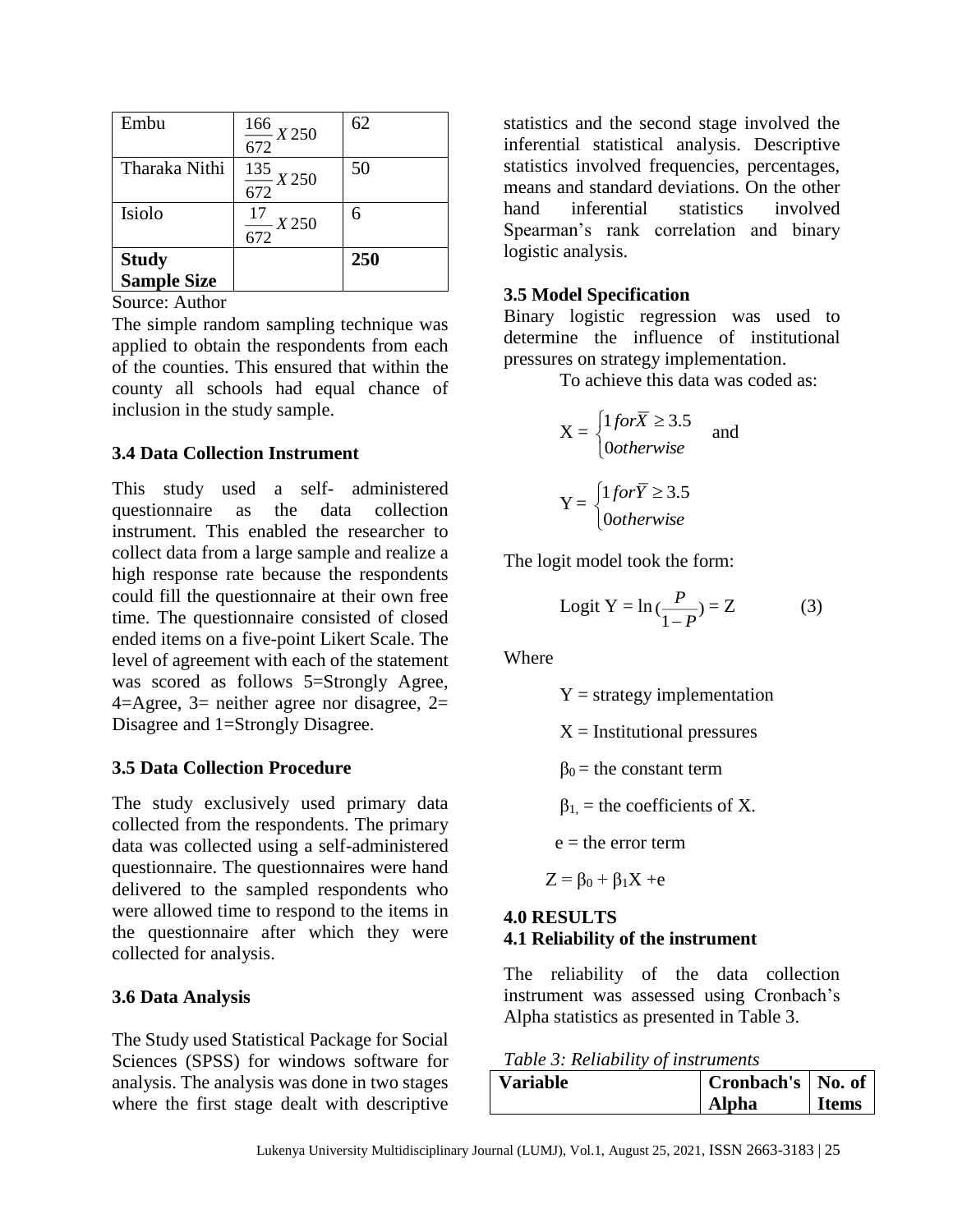| Strategy implementation | 0.701 |  |
|-------------------------|-------|--|
| Institutional pressures | 0.829 |  |

#### **Source: Survey Data (2019)**

According to table 3 the dependent variable (strategy implementation) returned an alpha value of 0.701 while institutional pressures had an alpha value of 0.829. This indicates that the instrument reliably measured the dependent and independent variable as argued by Olaniyi, A.A. (2019) cronbach's alpha value of 0.7 is an acceptable indicator of reliability of the instrument.

## **4.2 Response Rate**

Two hundred and five questionnaires were returned representing a response rate of 82%.

## **4.3 Respondents' Characteristics**

The distribution of the respondents based on gender, age, education and work experience were conducted and the results are presented in table 4.

| Variable    |                    | Freq.        | $\%$ |
|-------------|--------------------|--------------|------|
| Gender      | Male               | 108          | 52.7 |
|             | Female             | 97           | 47.3 |
|             | Total              | 205          | 100  |
| of<br>Age   | 40<br><b>Below</b> | 7            | 3.4  |
| respondents | years              |              |      |
|             | 50<br>41           | 105          | 51.2 |
|             | years              |              |      |
|             | 51<br>60           | 93           | 45.4 |
|             | years              |              |      |
|             | Total              | 205          | 100  |
| Level<br>of | Diploma            | 6            | 2.9  |
| education   | Bachelor's         | 129          | 62.9 |
|             | degree             |              |      |
|             | Master's           | 69           | 33.7 |
|             | degree             |              |      |
|             | Ph.D.              | $\mathbf{1}$ | 0.5  |
|             | Total              | 205          | 100  |

*Table 4: Characteristics of respondents*

| Work       | <b>Below</b><br>5 | 40  | 19.5       |
|------------|-------------------|-----|------------|
| experience | years             |     |            |
|            | $6 - 10$ years    | 66  | 32.2       |
|            | 15<br>11          | 70  | 34.1       |
|            | years             |     |            |
|            | 16<br>20          | 27  | 13.2       |
|            | years             |     |            |
|            | 20<br>Over        | 2   |            |
|            | years             |     |            |
|            | <b>Total</b>      | 205 | <b>100</b> |

Source: Survey Data (2019)

According to the results in Table 4, majority of the respondents were aged between 41 – 50 years (51.2 %) followed by those aged between 51– 60 years at 45.4%. Respondents aged below forty years were the least at 3.4%. Majority of the respondents had a bachelor's degree (62.9%), followed by master's degree holders (33.7%). Diploma holders constituted only 2.9% of the respondents while Ph.D. holders were the fewest at 0.5%. Majority of the respondents had served as principals for a period of 11-15 years (34.1%) followed closely by those that had 6-10 years' experience (32.2%). The least were those that had over 20 years' experience as principals that stood at only 1%.

## **Summary Descriptive Results**

Descriptive statistics for strategy implementation (dependent variable) and the institutional pressures (independent variable) were summarized as shown in the Table 5.

| Table 5: Summary Descriptive Statistics |  |  |
|-----------------------------------------|--|--|
|                                         |  |  |

| <b>Variable</b> |     | <b>Mean</b> | S.  |
|-----------------|-----|-------------|-----|
|                 |     |             |     |
| Strategy        |     |             |     |
| implementation  | 205 | 3.50        | .46 |
| Institutional   |     |             |     |
| pressures       | 205 | 3.39        | .40 |
| Valid N         | 205 |             |     |

Source: Survey Data (2019)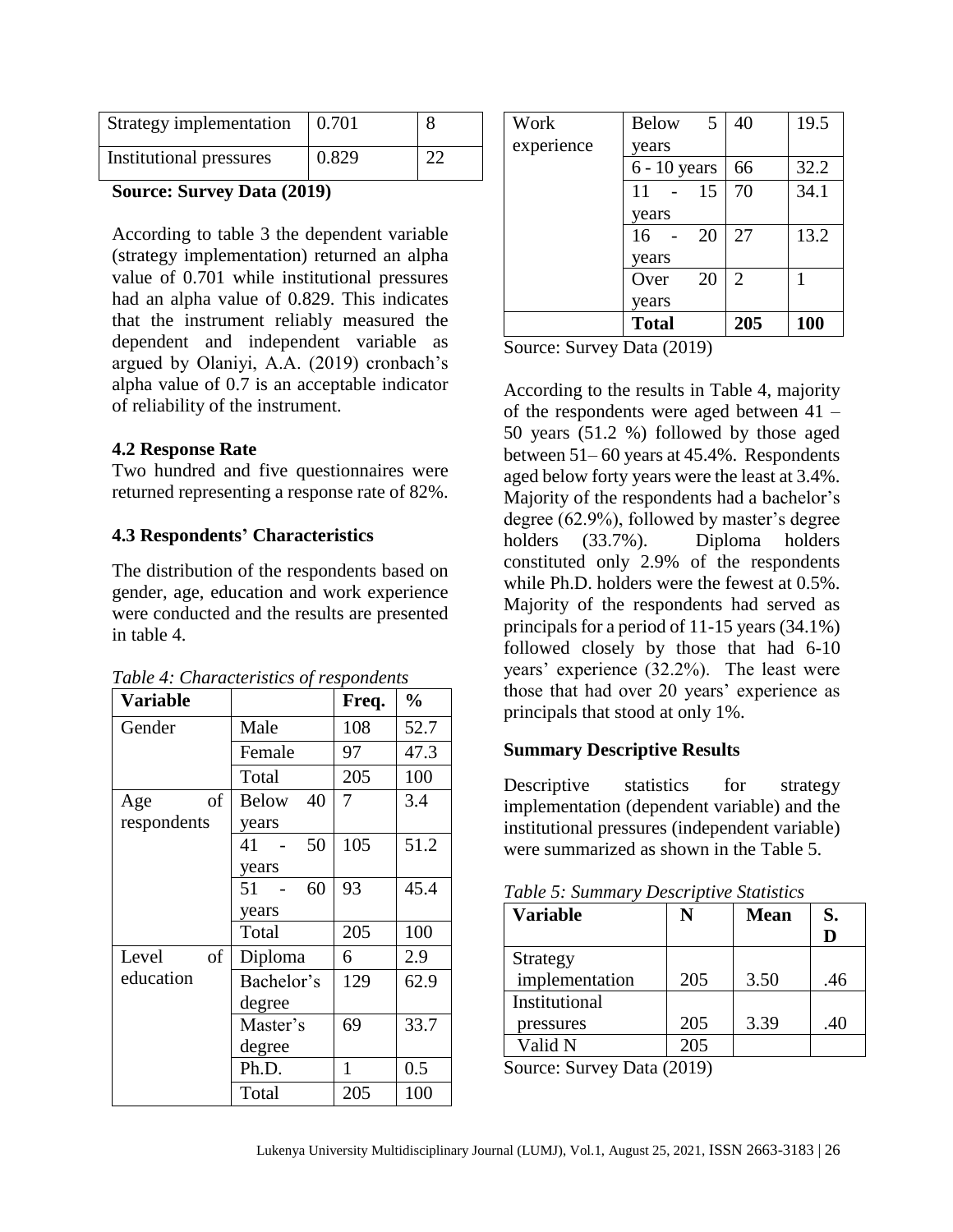Table 5 shows that the respondents perceived strategy implementation in their institutions as moderately successful (Mean  $= 3.50$ , SD  $=$ .46) the low standard deviation is indicative that the perception of the respondents regarding the level of success in strategy implementation approached homogeneity. The respondents further rated the amount of institutional pressures they experience as moderate (mean  $= 3.39$ , SD  $= .40$ ). The low standard deviation shows near agreement on the extent of institutional pressures experienced.

# **4.5 Relationship between institutional factors and strategy implementation**

In order to examine the strength and the direction of the relationship between institutional pressures and strategy implementation, Spearman's rank correlation on summated scores of the two variables was done. The results are presented in table 6.

From the results in Table 6, institutional pressures had moderate, positive and statistically significant relationship with strategy implementation ( $\rho = .476$ ,  $p < .001$ ). This implies that holding all other factors constant, a unit increase in institutional pressures would lead to an increase in success in strategy implementation by a factor of .476.

*Table 6: Relationship between institutional pressures and strategy implementation*

|                 |                |          | $\mathcal{D}_{\mathcal{L}}$ |
|-----------------|----------------|----------|-----------------------------|
| Strategy        | Correlation    |          |                             |
| implementation  | Coefficient    | 1.00     | $.476**$                    |
| (1)             | Sig.<br>$(2 -$ |          | .000                        |
|                 | tailed)        |          |                             |
|                 | N              | 205      | 205                         |
|                 |                |          |                             |
| Institutional   | Correlation    | $.476**$ | 1.000                       |
| pressures $(2)$ | Coefficient    |          |                             |
|                 | Sig.<br>$(2 -$ | .000     |                             |
|                 | tailed)        |          |                             |

|  | $\sim$ $\sim$ $\sim$ | $\sim$ |
|--|----------------------|--------|
|  |                      |        |
|  |                      |        |

\*\*. Correlation is significant at the 0.01 level (2-tailed).

Source: Survey Data (2019)

# **4.7 Effects of institutional pressures on strategy implementation**

The logit tests for the effects of institutional pressures on strategy implementation were performed and the results presented in Table 7.

| Table 7: Effect of institutional Pressures on |  |
|-----------------------------------------------|--|
| strategy implementation                       |  |
| Variables in the Equation                     |  |

|           | В      | S.E. | Wald  | Df | Sig. | Exp(B) |  |  |
|-----------|--------|------|-------|----|------|--------|--|--|
|           |        |      |       |    |      |        |  |  |
| Inst.     | 1.49   | .30  | 24.71 |    | .000 | 4.43   |  |  |
| pressures |        |      |       |    |      |        |  |  |
|           | $-.62$ | .21  | 8.72  |    | .003 | .538   |  |  |
| Constant  |        |      |       |    |      |        |  |  |

Source: Survey Data (2019)

The binary logistic regression analysis therefore specifies the model as:

Logit  $(SI) = -.169 + 1.489$  (IP) (4)

From table 7 the results show that a unit increase in the institutional pressures increase the odds of strategy implementation success by a factor of 4  $\{(\text{Exp}(B) = 4.433, p < 0.05\}.$ Therefore, the null hypothesis stating that institutional factors have no statistically significant influence on strategy implementation in public secondary schools failed to be accepted. This implies that institutional pressures have a statistically significant influence on strategy implementation in public secondary schools in Kenya.

## **4.0 DISCUSSION**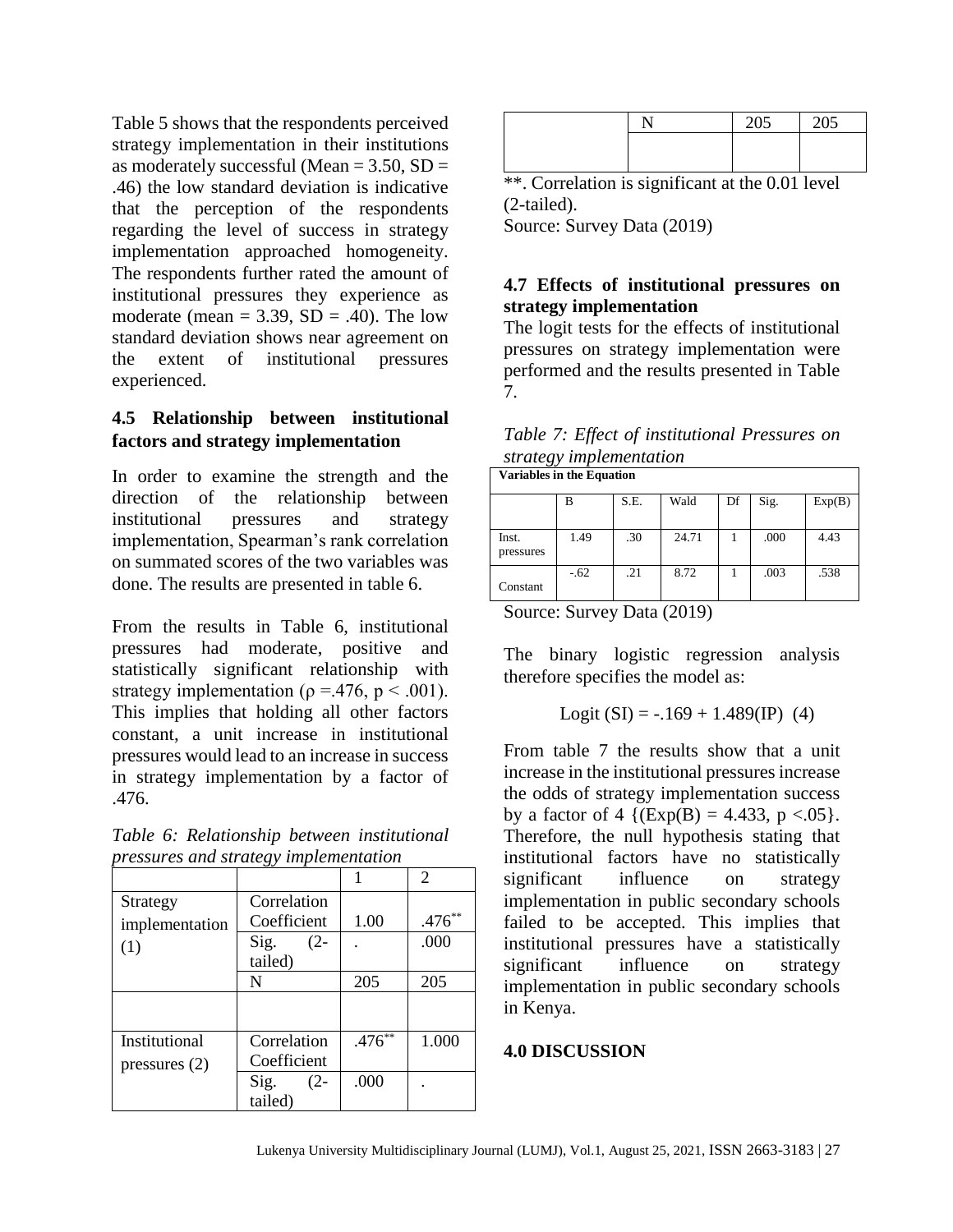The study sought to investigate the influence of institutional pressures on strategy implementation in public secondary schools in Kenya. The results showed that the respondents perceived institutional pressures they experience to implement strategies as moderate while they rated the extent of successful strategy implementation in public secondary schools as moderately high.

Finally the test of hypothesis showed that institutional pressures had a positive and statistically significant influence on the likelihood of successful strategy implementation in public secondary schools in Kenya. The finding is supported by Osewe (2019) who found out that there existed a

#### **5.0 CONCLUSION AND IMPLICATIONS**

#### **6.1 Conclusions**

The study established that institutional pressures are positively associated with strategy implementation in public secondary schools in Kenya. Institutional pressures have a statistically significance influence on strategy implementation in public secondary schools in Kenya. Increase in institutional pressures increase the likelihood of successful strategy implementation in public secondary schools. Institutional pressures should therefore be considered among the factors that predict success in strategy implementation in public secondary schools in Kenya.

#### **References**

Alkalbani, A., Deng, H., Kam. & Zhang, X. (2017). Information security compliance in

> Organizations: An institutional perspective. *Data Information Management, 1(2),*  $104 - 114.$

Correlation between institutional pressures and strategy implementation was assessed using Spearman's rank correlation. There was a moderate, positive and statistically significant relationship between institutional pressures and strategy implementation in public secondary schools.

positive statistically significant relationship between institutional pressures and organizational performance. Similarly, the finding agrees with Alkalbani et al. (2017) who found institutional factors to have a positive statistically significant impact on information security compliance in organizations.

#### **6.2 Implication**

This study has both theoretical and practical implications. Theoretically, this study adds the limited empirical studies on strategy implementation hence narrowing the gap between studies on strategy planning and strategy implementation. The study also used institutional pressures that have scarcely been used before to predict success strategy implementation. For practice, the various stakeholders that originate the various types of institutional pressures should actively play their roles as these pressures have a significant positive influence on strategy implementation in public secondary schools in Kenya.

Barney, J., (1991). Firm resources and Sustained competitive advantage. *Journal of Management 17(1),* 99 – 120*.*

Burton, R.(2015). Delivering business strategy through process management in Vm-Brocke & M.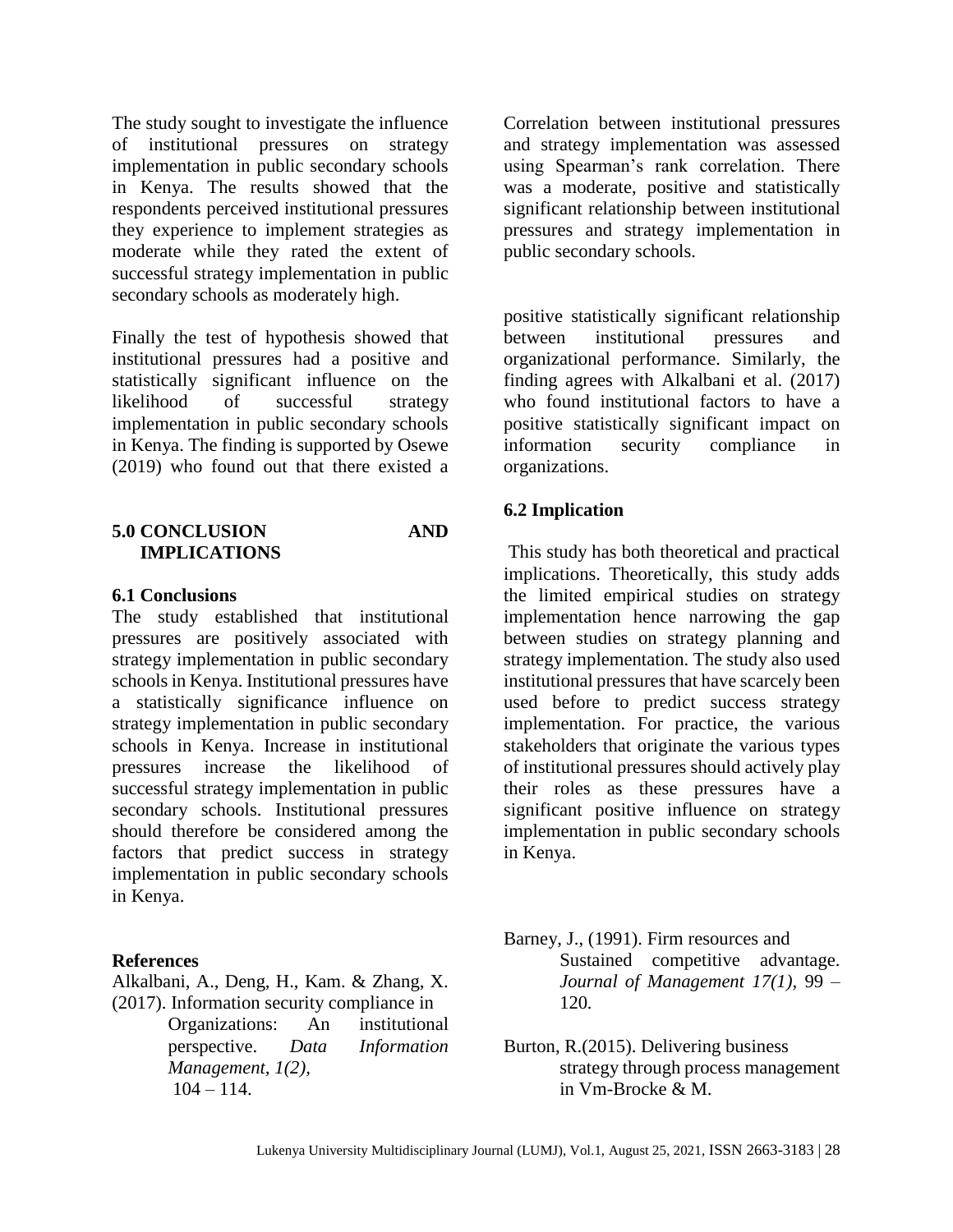Carvalho, A.D., Cunha, S.K., Lima, L. F & CArstens, D.D. (2017). The role and contribution of sociological institutional Theory to the social-techinical approach to innovation theory, *Revista De Administracao e Inovacao,* 14(2017), 250 – 259.

DiMaggio, P. & Powell, W.W. (1983). The

- Garrido, E., Gomez, J., Maicas, J.P., & Orcos, R. (2014). The institutional view of strategy: How to measure it. *Business research quarterly (2014) 17,* 82 – 101.
- Gebczynska, A. (2016). Strategy implementation efficiency on process level. *Business Process Management Journal,* 12(6), 1079 – 1098.
- Hoskisson, R.E., Hitt, M.E., Wan,W.P., &Yiy, D.(1999). Theory and research in strategic management: Swings of a pendulum*. Journal of Management, 25(8),* 417 – 456.
- Kurpius, S.E.R., & Stafford, M.E.(2006) *Testing and Measurement: A user Friendly Guide*, Thousand Oaks, C.A: Sage Publications.
- Lavrakas, P. J. (2008). *Encyclopaedia of survey research methods. (Vol.1).* Thousand Oaks, CA: Sage Publications.
- North, D.C. (1990). *Institutions, institutional change and economic performance*. Cambridge: MA. Havard University press,
- Obeidat, B.Y., Al-Hadidi, A., Tarhini, A. & Masa'deh, R. (2017).Factors Affecting Strategy Implementation:

Iron Cage Revisited: Institutional isomorphism and collective rationality in organizational fields. *American Sociological Review, 48(2),* 147-160.

Fraenkel, J.R., &Wallen, N.E. (2009). *How to design and evaluate research in education (7th ed.).* New York. McGraw-Hill.

> A case study of Pharmaceutical companies in the Middle East,*Review of international Business and Strategy,* 27(3), 386 – 408.

- Olaniyi, A.A.(2019). Application of Likert scale and Cronbach's Alpha analysis in an airport perception Study. *Journal of AppliedSciences and Research.*
- Osewe, O. J. (2019). *Balanced Score Card adoption rationale and organizational performance of state corporations in Kenya* (Unpublished doctoral dissertation), Jomo Kenyatta University of Science and Technology.
- Peng, M., Sun, S., Pinkham, B., & Vhen, H., (2009). The institutional based view as a third leg for the strategy perspective. *The academy of business perspectives, 23(3),* 63 – 81.
- Peton, H., & Peze,S. (2014). The unsuspected dynamics of the regulative pillar: The case faute inexcusable in France. *Management, 17(3),* 145 -179.